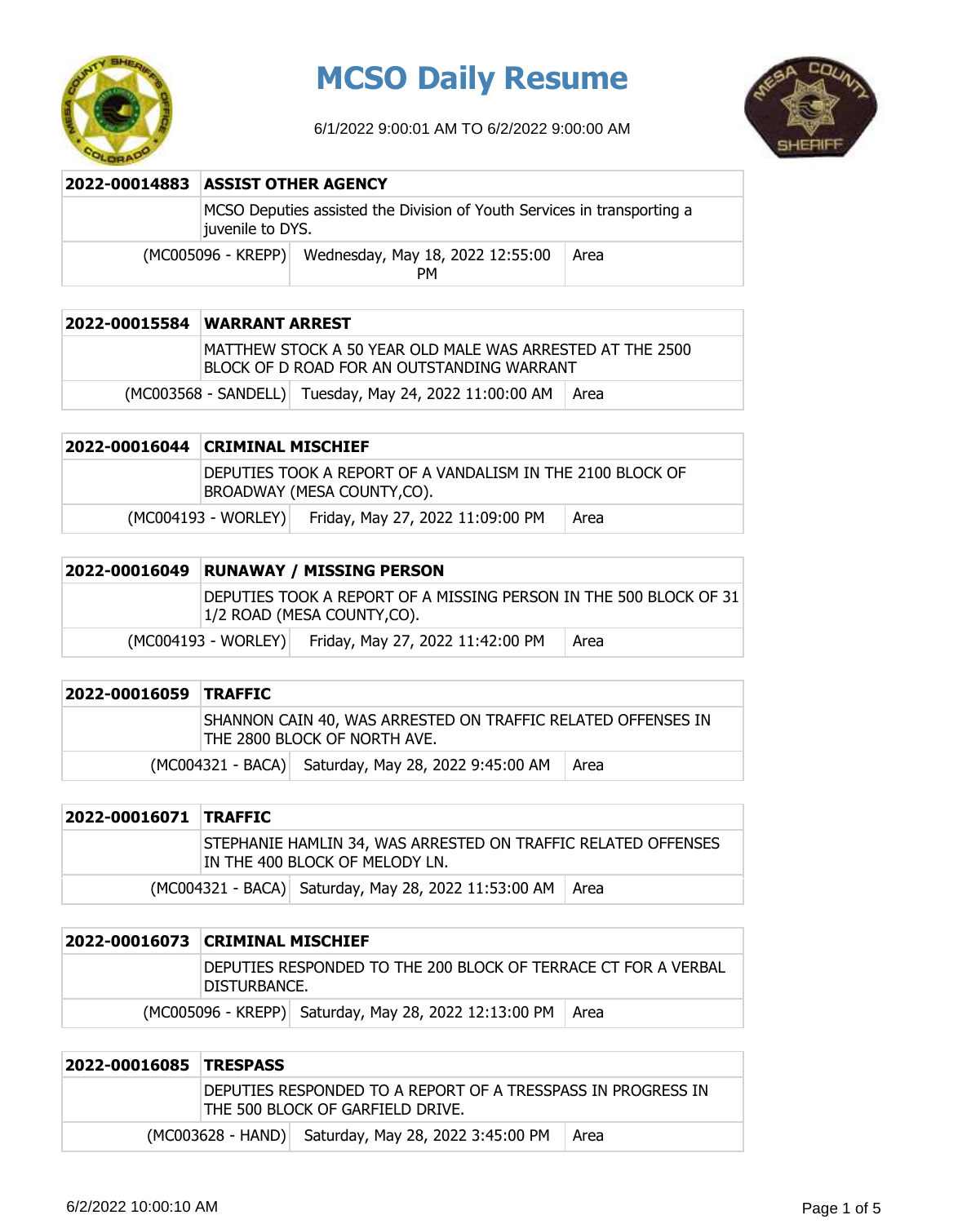| 2022-00016088 | <b>RUNAWAY / MISSING PERSON</b> |                                                                                                   |      |
|---------------|---------------------------------|---------------------------------------------------------------------------------------------------|------|
|               |                                 | ON 05/28/2022 DEPUTIES TOOK A REPORT OF A RUNAWAY FROM THE 600<br>BLOCK OF STAN DR IN MESA COUNTY |      |
|               | (MC004373 - NEOUETTE)           | Friday, May 27, 2022 11:00:00 PM                                                                  | Area |

| 2022-00016089 RESTRAINING ORD VIOL |                                                                                               |      |
|------------------------------------|-----------------------------------------------------------------------------------------------|------|
|                                    | DEPUTIES RESPONDED TO A POSSIBLE RESTRAINING ORDER VIOLATION AT<br>THE 600 BLOCK OF SUSAN ST. |      |
|                                    | (MC005096 - KREPP) Saturday, May 28, 2022 4:33:00 PM                                          | Area |

| 2022-00016098 | <b>DRUG VIOLATION</b> |                                                                                                                    |      |
|---------------|-----------------------|--------------------------------------------------------------------------------------------------------------------|------|
|               |                       | ON 05/28/2022 DEPUTIES WITH THE MESA COUNTY SHERIFF RESPONDED<br>TO A CARDIAC ARREST IN THE 400 BLOCK OF TRACY DR. |      |
|               |                       | (MC005118 - NIKOLOVSKA) Saturday, May 28, 2022 6:10:00 PM                                                          | Area |

| 2022-00016103 WARRANT ARREST |                                                                                                     |      |
|------------------------------|-----------------------------------------------------------------------------------------------------|------|
|                              | JOSHUA JABAS-LOGAN, 33, WAS ARRESTED ON MULTIPLE ARREST<br>WARRANTS IN THE 2900 BLOCK OF NORTH AVE. |      |
|                              | (MC004315 - AARTS) Saturday, May 28, 2022 6:57:00 PM                                                | Area |

| 2022-00016107 | <b>HARASSMENT</b> |                                                            |      |
|---------------|-------------------|------------------------------------------------------------|------|
|               | BEVERIY IN.       | DEPUTIES TOOK A REPORT OF A HARASSMENT IN THE 500 BLOCK OF |      |
|               |                   | (MC003865 - PERETTI) Saturday, May 28, 2022 7:23:00 PM     | Area |

|  | 2022-00016114 CRIMINAL MISCHIEF |                                                                                               |      |
|--|---------------------------------|-----------------------------------------------------------------------------------------------|------|
|  |                                 | ON 05/28/2022 DEUPITES RESPONDED TO A REPORT OF VANDALISM IN<br>THE 500 BLOCK OF 31 1/2 ROAD. |      |
|  |                                 | (MC004315 - AARTS) Saturday, May 28, 2022 7:00:00 AM                                          | Area |

| 2022-00016119 SEARCH & RESCUE |                                                      |      |
|-------------------------------|------------------------------------------------------|------|
|                               |                                                      |      |
|                               | (MC001244 - ACREE) Saturday, May 28, 2022 8:47:00 PM | Area |

| 2022-00016122 TRESPASS |  |                                                                 |        |
|------------------------|--|-----------------------------------------------------------------|--------|
|                        |  | DEPUTIES RESPONDED TO A TRESPASS IN THE 3200 BLOCK OF MESA AVE. |        |
|                        |  | (MC004075 - REASONER) Saturday, May 28, 2022 9:22:00 PM         | l Area |

| <b>2022-00016169 TRAFFIC</b> |                                                                                               |      |
|------------------------------|-----------------------------------------------------------------------------------------------|------|
|                              | CUTTER VINCENT-FOSTER 32, WAS ARRESTED ON TRAFFIC OFFENSES IN<br>THE 2800 BLOCK OF NORTH AVE. |      |
|                              | (MC004321 - BACA) Sunday, May 29, 2022 11:58:00 AM                                            | Area |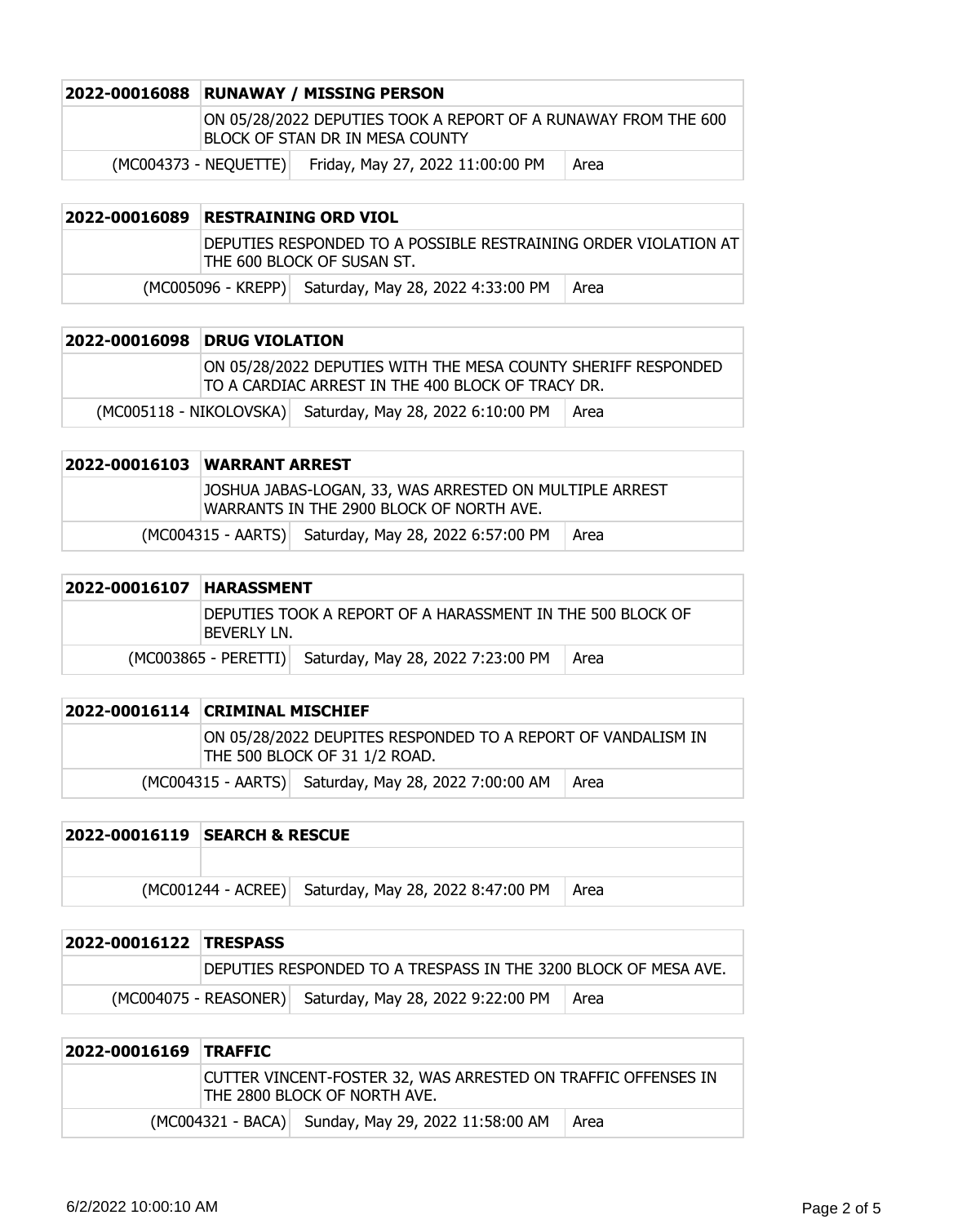| 2022-00016194 CHILD ABUSE / NEGLECT                                                         |                                 |      |
|---------------------------------------------------------------------------------------------|---------------------------------|------|
| Abigail Osborne, 25 YO, was arrested for Child Abuse in the 3200 block of<br>Lombardy Lane. |                                 |      |
| (MC005132 - ANDERSON)                                                                       | Sunday, May 29, 2022 5:23:00 PM | Area |

| 2022-00016206 SEARCH & RESCUE |                                 |      |
|-------------------------------|---------------------------------|------|
|                               |                                 |      |
|                               | Sunday, May 29, 2022 7:25:00 PM | Area |
|                               |                                 |      |

| 2022-00016210 CRIMINAL MISCHIEF                                                                                   |                                                    |      |
|-------------------------------------------------------------------------------------------------------------------|----------------------------------------------------|------|
| DEPUTIES WERE DISPATCHED TO A REPORT OF A VANDALISM IN THE 200<br>BLOCK OF TERRACE COURT. A REPORT WAS GENERATED. |                                                    |      |
|                                                                                                                   | (MC004329 - MEENS) Sunday, May 29, 2022 4:02:00 PM | Area |

| 2022-00016235 | <b>RESTRAINING ORD VIOL</b>                                                             |                                                    |      |
|---------------|-----------------------------------------------------------------------------------------|----------------------------------------------------|------|
|               | ON 05/30/2022, DEPUTIES ARRESTED ASHLEY MARES, 28, FOR VIOLATING<br>A PROTECTION ORDER. |                                                    |      |
|               |                                                                                         | (MC004315 - AARTS) Monday, May 30, 2022 1:09:00 AM | Area |

| 2022-00016239 WARRANT ARREST |                                                                                                                             |      |
|------------------------------|-----------------------------------------------------------------------------------------------------------------------------|------|
|                              | ON 05/30/2022 DEPUTIES WITH THE MESA COUNTY SHERIFF MADE AND<br>ARREST IN THE AREA OF THE ROLLER DAM OF THE GUNNISON RIVER. |      |
|                              | (MC005118 - NIKOLOVSKA) Monday, May 30, 2022 2:26:00 AM                                                                     | Area |

| 2022-00016242 DEATH INVESTIGATION                                                        |                                                      |      |
|------------------------------------------------------------------------------------------|------------------------------------------------------|------|
| Deputies responded to a call in the 300 block of 4th Street in Mesa County,<br>Colorado. |                                                      |      |
|                                                                                          | (MC003880 - STOBBE) Sunday, May 29, 2022 11:30:00 AM | Area |

| 2022-00016259 | <b>DEATH INVESTIGATION</b>                      |                                                       |      |
|---------------|-------------------------------------------------|-------------------------------------------------------|------|
|               | DEPUTIES RESPONDED TO THE 1300 BLOCK OF M ROAD. |                                                       |      |
|               |                                                 | (MC003065 - BLEVINS) Monday, May 30, 2022 11:02:00 AM | Area |

| 2022-00016363 AUTO THEFT |                                                                                                                                   |                                                     |      |
|--------------------------|-----------------------------------------------------------------------------------------------------------------------------------|-----------------------------------------------------|------|
|                          | DEPUTIES RESPONDED TO THE LOMA BOAT RAMP IN REFERENCE TO A<br>THEFT FROM AUTO INCIDENT AND AUTO THEFT. THIS CASE REMAINS<br>OPEN. |                                                     |      |
|                          |                                                                                                                                   | (MC004745 - URBIN) Tuesday, May 31, 2022 6:27:00 AM | Area |

| 2022-00016375 LOST / FOUND PROPERTY                                                               |                                                           |        |
|---------------------------------------------------------------------------------------------------|-----------------------------------------------------------|--------|
| DEPUTIES WERE DISPATCHED TO A REPORT OF LOST PROPERTY AT THE<br><b>600 BLOCK OF HELENA STREET</b> |                                                           |        |
|                                                                                                   | (MC004135 - RUIZ) Monday, November 01, 2021 8:00:00<br>AM | l Area |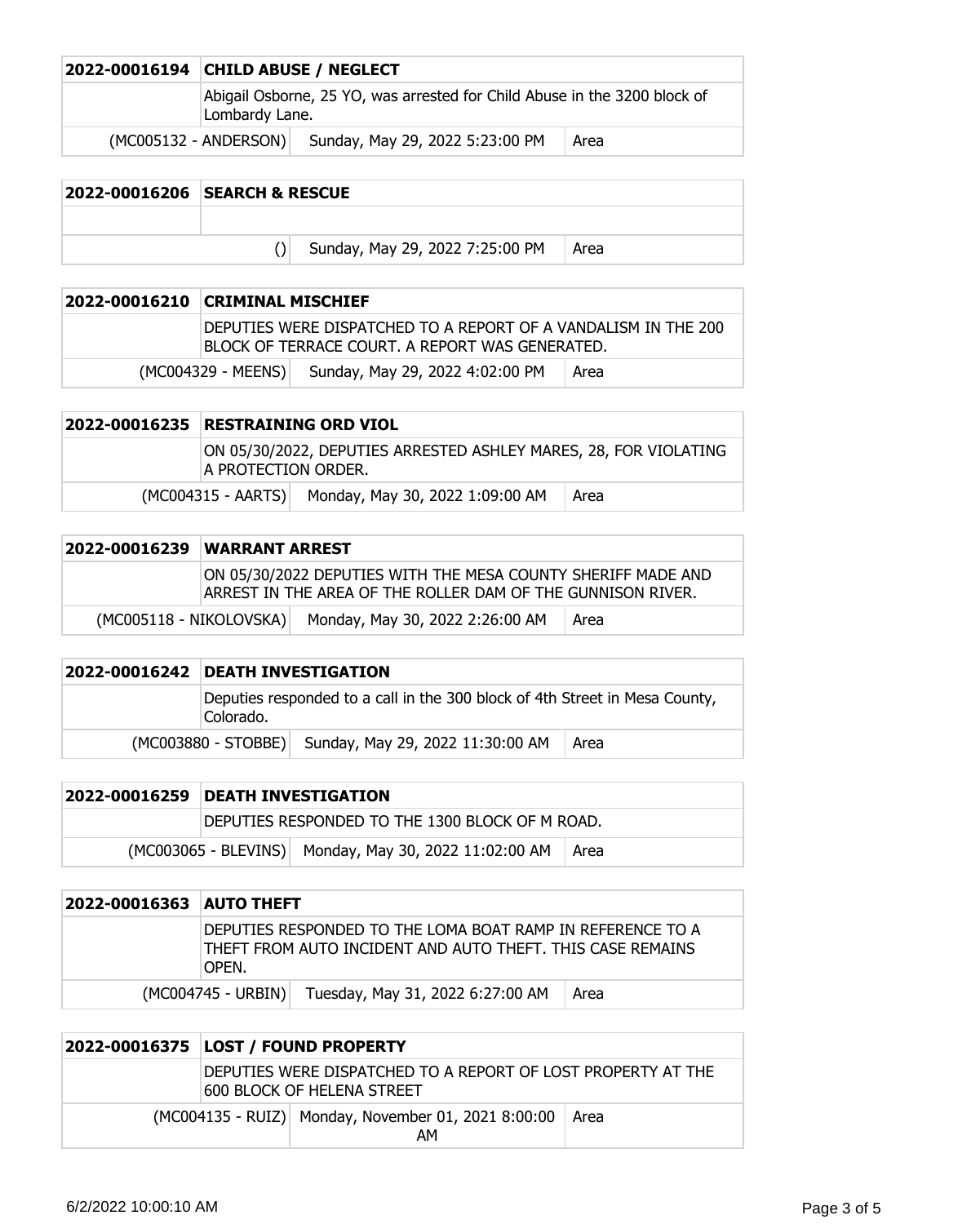|  | 2022-00016411 RUNAWAY / MISSING PERSON                               |                                                        |        |
|--|----------------------------------------------------------------------|--------------------------------------------------------|--------|
|  | DEPUTIES TOOK A RUNAWAY REPORT IN THE 3200 BLOCK OF E HALL<br>COURT. |                                                        |        |
|  |                                                                      | (MC003065 - BLEVINS) Tuesday, May 31, 2022 12:36:00 PM | - Area |

### **2022-00016440 WARRANT ARREST** YAJAIRA SALAYANDIA, AGE 27, WAS ARRESTED BY MESA COUNTY DEPUTIES ON A \$2,000.00 WARRANT RELATED TO CASE 21CR1378; WHILE AT THE MESA COUNTY JUSTICE CENTER.  $(MCOO1644 - DODSON)$  Tuesday, May 31, 2022 4:28:00 PM  $\vert$  Area

| <b>2022-00016477 WARRANT ARREST</b> |                                                                                                                            |                                                                |  |
|-------------------------------------|----------------------------------------------------------------------------------------------------------------------------|----------------------------------------------------------------|--|
|                                     | Nathan Schroder, 43 YO, was arrested near the intersection of 31 Road and<br>Highway 50 for multiple outstanding warrants. |                                                                |  |
|                                     |                                                                                                                            | (MC005132 - ANDERSON) Tuesday, May 31, 2022 11:37:00 PM   Area |  |

| 2022-00016500 | <b>WARRANT ARREST</b>                                                                                                 |                                                            |  |
|---------------|-----------------------------------------------------------------------------------------------------------------------|------------------------------------------------------------|--|
|               | Brandon Clark, 39, was arrested in Division Eight of the Justice Center for a<br>\$5000.00 Failure to Comply warrant. |                                                            |  |
|               |                                                                                                                       | (MC001382 - ROWE) Wednesday, June 01, 2022 8:24:00 AM Area |  |

| 2022-00016508 SEX OFFENSE |  |                                                                 |  |
|---------------------------|--|-----------------------------------------------------------------|--|
|                           |  |                                                                 |  |
|                           |  | (MC002890 - BRAMMER) Thursday, April 21, 2022 9:23:00 AM   Area |  |

| 2022-00016514 WARRANT ARREST                                                                                                                                                                                     |
|------------------------------------------------------------------------------------------------------------------------------------------------------------------------------------------------------------------|
| Deputies contacted Chelsea Rice, age 30, in the 100 block of North Spruce<br>Street. Subject had 2 active no bond warrants for her arrest. Subject was<br>arrested and transported to the jail without incident. |
| (MC000436 - BALLEWEG) Wednesday, June 01, 2022 9:38:00 AM Area                                                                                                                                                   |

| 2022-00016530 | WARRANT ARREST |                                                                                                                                                                                         |      |
|---------------|----------------|-----------------------------------------------------------------------------------------------------------------------------------------------------------------------------------------|------|
|               |                | On 06/01/22 at approximately 1130 hours, Mathew Lee Jones (27 yoa) was<br>contacted in the 100 block of N. Spruce St. Mathew had an active warrant,<br>was arrested, and taken to jail. |      |
|               |                | (MC002836 - KEY) Wednesday, June 01, 2022 11:22:00<br>АΜ                                                                                                                                | Area |

|                       | 2022-00016534 DIGITAL INVESTIGATION |                                  |      |
|-----------------------|-------------------------------------|----------------------------------|------|
|                       |                                     |                                  |      |
| (MC004588 - WATERMAN) |                                     | Tuesday, May 31, 2022 2:12:00 PM | Area |
|                       |                                     |                                  |      |

#### **2022-00016537 DIGITAL INVESTIGATION**